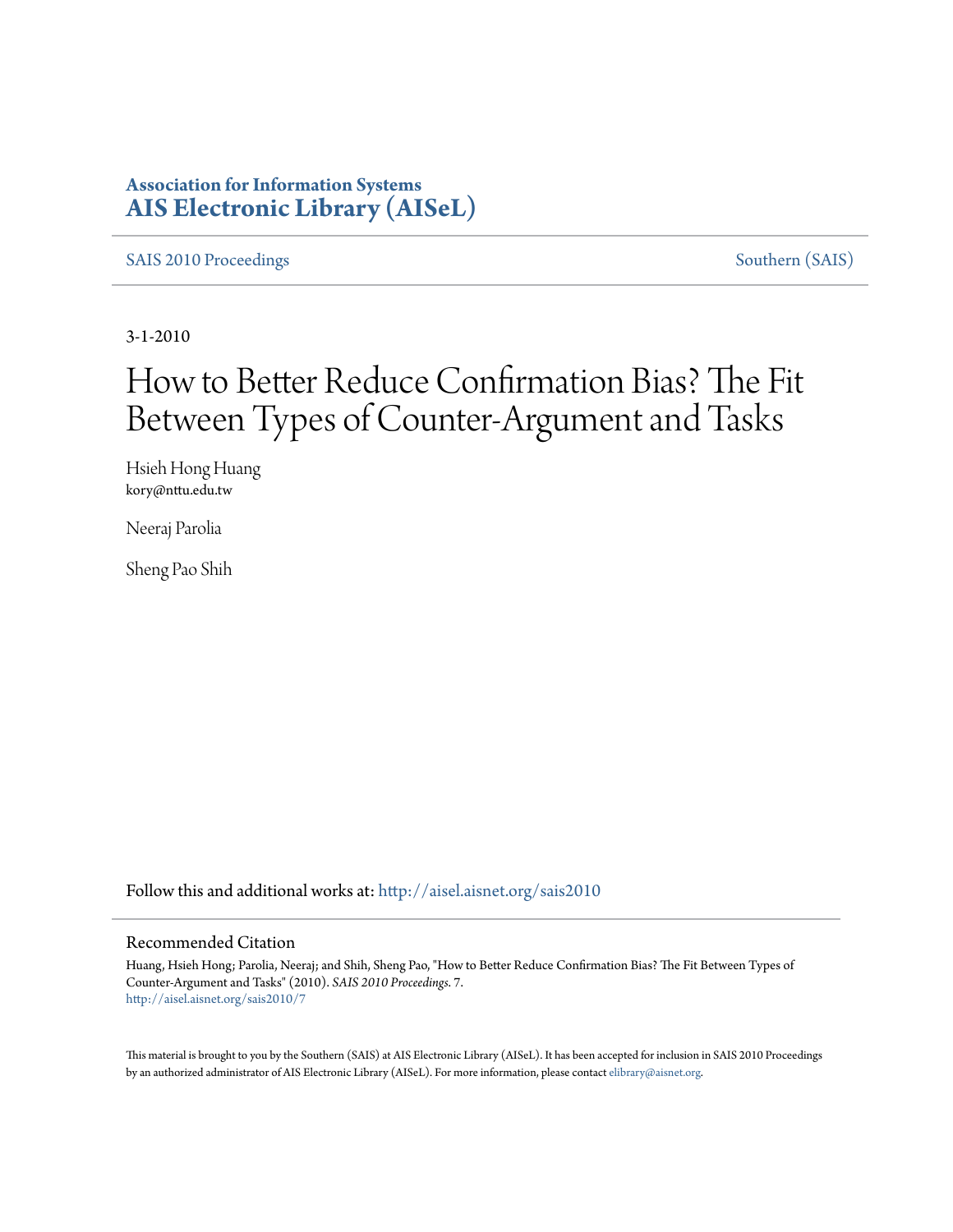## **HOW TO BETTER REDUCE CONFIRMATION BIAS? THE FIT BETWEEN TYPES OF COUNTER-ARGUMENT AND TASKS**

**Hsieh-Hong Huang**

Dept. of Information Science and Management Systems Dept. of e-Business and Technology Management National Taitung University, Taiwan [kory@nttu.edu.tw](mailto:kory@nttu.edu.tw)

**Neeraj Parolia**

Towson University [nparolia@towson.edu](mailto:nparolia@towson.edu)

**Sheng-Pao Shih** Department of Information Management Tamkang University,Taiwan [sbao@mail.tku.edu.tw](mailto:sbao@mail.tku.edu.tw)

#### **ABSTRACT**

Confirmation bias is a driver of problematic decision making. People search information supporting current beliefs and ignore real critical evidence. Counter-argument i.e. providing evidences opposite to preferred beliefs was shown to have an effect on reducing confirmation bias. This study advances past studies by separating counter-arguments into two types and examining their effects in different stock investment contexts. We attempt to show that different types of counter-arguments are needed under different decisional contexts.

#### **Keywords**

Confirmation bias, counter-argument, de-bias, risk aversion

#### **INTRODUCTION**

Human beings are boundedly rational. Problematic subjective judgments during cognitive processes prohibit people from making the right decision by distracting them from rationally accessing and utilizing information, which then lead to overtrading and low profitability in financial markets. Researchers refer to these problematic subjective judgments as cognitive biases. Behavioral decision making literatures indicate that intrinsic cognitive biases exist in the decision making process and these cognitive biases have a negative impact on decision making (Arnott, 2006). Therefore, contemporary computer supported decision making tools were developed to reduce biases mentioned by Tversky and Kahneman (1974).

However, the rationalization of a decision-making process by formalizing it within a computer-based information system does not seem to make the process itself more rational (George et al., 2000). The bias that operates without the information system continues to operate within it (e.g. Jiang et al., 1995, Barber and Odean, 2002). To fill this gap, some researchers have entered significant efforts in understanding how DSS can provide de-bias function to eliminate confirmation bias during decision making process (e.g. Huang, 2009). The results revealed that confirmation bias can be effectively reduced through providing counter-arguments.

Although previous research has built a foundation by showing that counter-arguments can effectively reduce negative consequences of confirmation bias, over simplified research setting limits the value of findings and implications. There is a need to explore the concept in a more complex setting in order to understand phenomenon thoroughly. For example, counterargument is solely defined as information conflicting to current beliefs but, however, it can be separated in advance into two types – argument opposite to the preferred one or supporting alternatives. It is reasonable to suspect that these two types of counter-argument may not always generate the same effect. Furthermore, past research only employed one type of task (to arrange money into two stocks) in the experiment. However, in the stock market, traders may buy or sell stock in their daily life - that is, different types of task. Putting these two concepts together, we believe that people tend to weigh different types of counter-argument differently when they face different decision tasks (e.g. buy or sell). Specifically, based on risk aversion perspective (Elton and Gruber, 1997; Kahneman and Tversky, 1979), we predict that, to avoid risk, information which shows that the target stock won't perform well will generate more countering effect when traders attempt to buy it. In contrast, when traders attempt to sell one of several stocks in hand, more countering effects can be generated by providing evidences which show that other stocks in hand may be perform worse.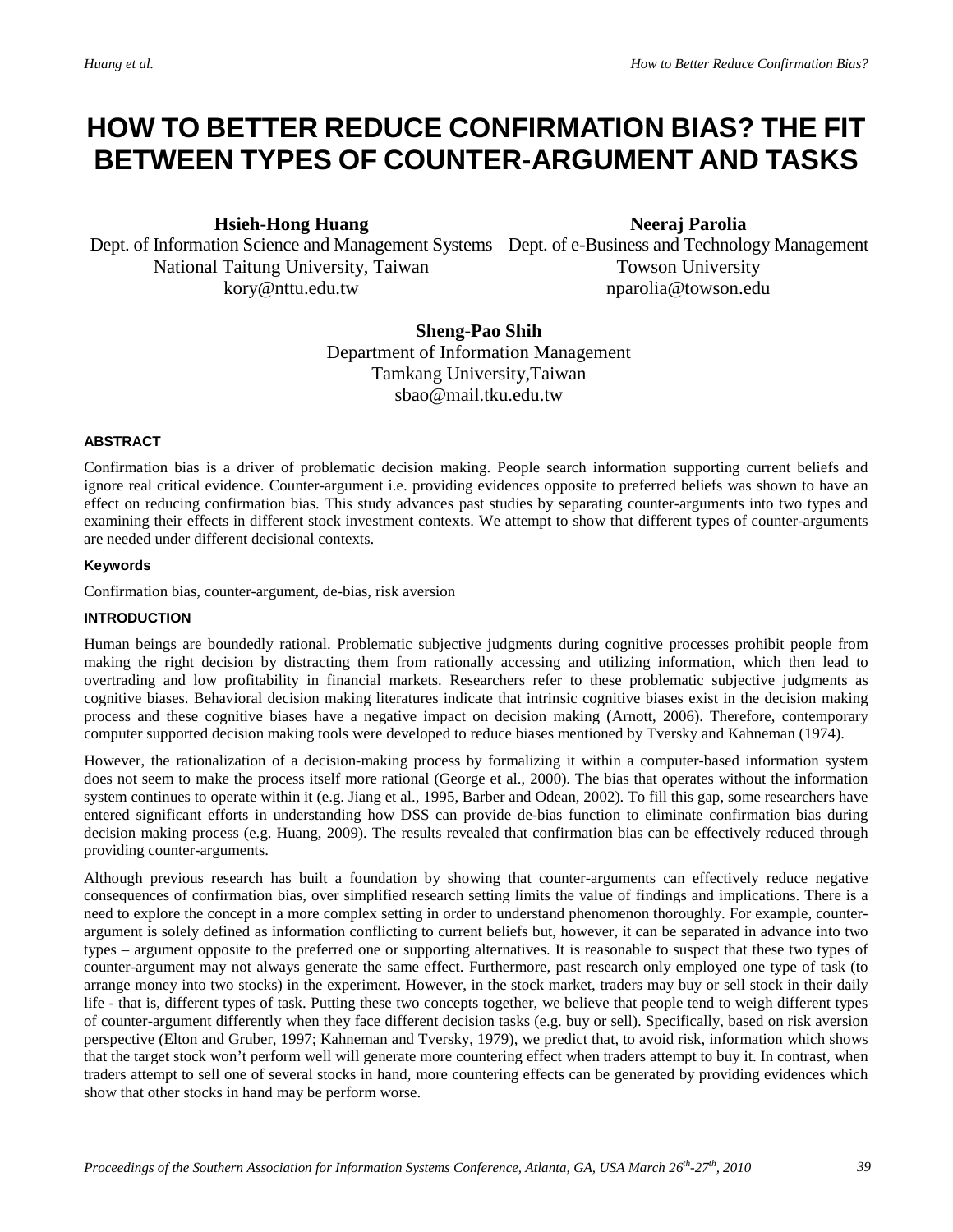In a summary, although the effect of counter-argument in specific task has been shown by past research, whether DSS should provide different types of counter-argument under different tasks is not clear. Therefore, under computer-supported decision making context, this study focuses on understanding how different types of counter-argument may generate different level of effect under different types of decision tasks - buy or sell stock. Experiments will be conducted to examine these proposed ideas.

#### **LITERATURE REVIEW AND HYPOTHESES**

In this section, we first review the literature about confirmation bias and its impact on decision making. In the following section, we then define counter-argument and classify it into two types. Research models and hypotheses are then developed based on the review.

#### **Confirmation bias and its impact on decision outcome**

Most people have a bias while carrying out a concept or verifying an assumption. Within this bias, people tend to restrict their attention to a favored hypothesis, prefer treatment of evidence supporting existing beliefs, look only or primarily for positive cases, overweight positive confirmatory instances, and see what one is looking for (Nickerson, 1998). That is, "decision-makers seek confirmatory evidence and do not search for disconfirming information." (Russo et al., 1996; Heath, 1996; Arnott, 2006). Wason (1960) defined it as confirmation bias and indicated that individuals tend to seek evidence in support of their assumptions, instead of searching for and comparing evidence against their assumptions.

Confirmation bias may defeat decision making in several ways (Nickerson, 1998). First, people tend to restrict themselves to the preferred hypotheses only and ignore, intentionally or unintentionally, other possible hypotheses. Second, people tend to look for information fitting to their existing beliefs. Third, with information at hand, people tend to overweigh the information that fits with their beliefs and disconfirm the information that does not fit their hypothesis. Even in ambiguous situations, where both positive and negative supports are provided, people only need a little positive evidence to support their hypothesis (Pyszczynski and Greenberg, 1987). For example, medical doctors may overweigh some test results and underweigh, or even ignore other possible explanations while diagnosing (Casscells et al. 1978). The consequence of overweighing some evidence and underweighing other evidence is reaching a wrong conclusion.

With formed beliefs, decision makers tend to focus on specific hypothesis only or, if multiple hypotheses are considered, choose the information which fit their beliefs. They may also distort the information and explain it in ways which fit their beliefs. The effects of confirmation bias reflect on two broadly discussed decisional characteristics: decisional adjustment and confidence. Decision makers suffer from error anchoring and inadequate adjustment (Tverskey and Kahneman, 1974). Adjustment refers to the tendency for decision maker to be influence by additional information. Additional evidence may be positive or negative and people adjust their beliefs in either direction (increase or decrease) according to the additional information (Ashton and Ashton, 1988). Tversky and Kahneman (1974) indicated that, in general, it is difficult for people to anchor in the correct value initially and insufficient or inappropriate adjustment is made while concerning other positive or negative information related to the initial decision. Subjects may adjust their decision toward the center (no difference between two options) or move away from center (strong preference toward one target). People move their decision to center when they are less confident toward their prior preference. This happens when decision makers receive information opposite to the prior preference. In contrast, decision makers move their final decision to one end when they receive information fitting with their preference, which increases the degree of confidence. With confirmation bias, moving away from center is expected because decision makers actively read information which fits with their prior preference.

> H1a: People with confirmation bias tend to adjust their decision away from the center to their previous preference.

Decision confidence refers to the subjects' beliefs regarding their investing performance and their perceived probability that their decisions are correct (Peterson and Pitz, 1988; Davis and Kottemann, 1994). It is not rare for people to be over optimistic and under estimate the risk and over estimate their problem solving ability (Kahneman and Riepe, 1998). This happens in many professional fields, such as financial investing, and tends to be greater for difficult tasks. Griffin (1996) indicates that optimism serves as a driving force for over estimating that the favored outcome will occur. Confidence tends to be higher when people seek support for their initial view rather than to look for disconfirming evidence (Russo and Schoemaker, 1992). Therefore, we hypothesize that

H1b: People with confirmation bias tend to be more confident toward their decision.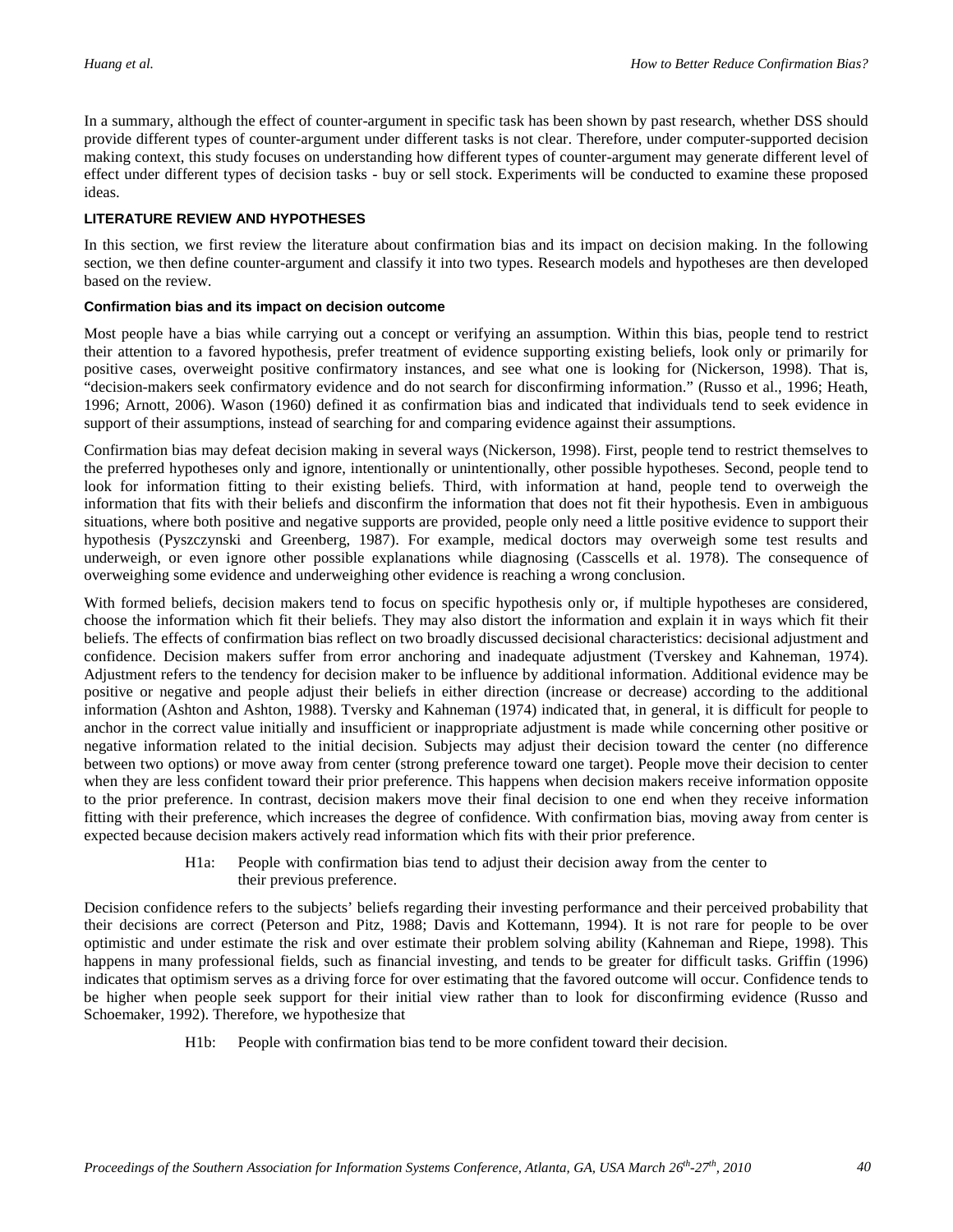#### **De-bias: Computer-mediated counter-argument**

Various de-bias functions were proposed to counter confirmation bias and those propositions were examined by empirical studies (Keren, 1990; Fishoff, 1982; Bazerman, 2002; Russo and Schoemaker, 1992). Theory indicates that once one's belief is formed, it is not easy to change if there is no other stimulus (Hoch and Deighton, 1989). Counter arguments encourage decision makers to consider why their initial assumptions might be wrong or ask others to give them counter arguments. For example, Block and Harper (1991) found that warnings can usefully reduce the effect caused by anchoring and insufficient adjustment, although it cannot be eliminated completely. Moreover, George et al. (2000) conducted a similar experiment to test whether the existence of warning can reduce or eliminate anchoring and adjustment biases. The result shows that the cognitive biases that exist under without a computer-supported environment continue to exist within it.

Conceptual and empirical studies indicate that there is a need to provide stimulus to challenge one's belief so that the decision making process can be more rational (Russo and Schoemaker, 1992; Gorman, 2005). Empirical studies also showed that computer-mediated counter-argument can effectively reduce irrational confidence and allow decision makers to adjust their decision to the right direction. In previous study, the moderating effect of counter-argument has been proposed and confirmed (Huang, 2009).

Counter-argument refers to evidence opposite to current beliefs and it can be separated into two types: alternative-support and self-opposite. Alternative-support type of counter-argument refers to arguments providing positive evidence which show that other non-preferred options are as good as or superior than the preferred one. On the other hand, self-opposite type of counter-argument refers to arguments providing negative evidence which show that the preferred options may not perform as good as expected or even worse than other non-preferred options. Although the effect of counter argument has been illustrated, past research has mixed these two types of counter-argument and, therefore, cannot answer whether different types of counter-argument can generate different effects. To answer this question in this study, we adopt risk aversion concept and attempt to show that the reduction of the effect of confirmation bias by counter argument is determined by whether counter-argument fits the task in hand.

#### **The fit between the types of counter-argument and task**

Kahneman and Tversky (1979) found that traditional expect utility theory can not fully explain the human decision-making behavior under uncertainty and risky situations. To explain it, they proposed the Prospect theory. According to reflection effect (one effect of prospect theory), decision makers are risk-averse in the positive domain and are risk-seeking in the negative domain. Kachelmeier and Shehata (1992) demonstrated that people tend to make different decisions depending on the choice task which involves buying or selling stock. Decision makers tend to perform risk-seeking behaviors while buying and tend to perform risk-aversion behaviors while selling stock (Kachelmeier and Shehata, 1992; Holt and Laury, 2002). Since traders buy and sell stock in their daily life and possess different attitudes toward risk, this elicits our interest in investigating the effect of counter-argument under these two tasks. Furthermore, we explore which type of counter-argument can fit into the task and generate better effect in de-biasing. In the following, we discuss the effect of counter-argument type in different types of task.

#### *The buying task*

When people attempt to add one a stock among several stocks into the portfolio, according to confirmation bias theory, they tend to read information which shows this stock is profitable or shows that other stocks are non-profitable. That is, people search and read information which fit into their existing mental model. They ignore those messages opposite to existing mental model because those messages are considered as inappropriate or wrong. Therefore, counter-argument is required to remind decision maker that other options may be also profitable (other-support) or the preferred one may not be so profitable (self-opposite) (Kahneman and Tversky, 1979; Kachelmeier and Shehata, 1992; Holt and Laury, 2002). However, according to risk aversion perspective, people try to avoid potential risk which may lead to the loss of money. Therefore, traders tend to pay more attention to evidence which shows that the preferred stock may not as profitable as expected because it represents a high possibility of losing money. On the other hand, people tend to pay less attention to evidence which shows that other non-preferred stock may be as profitable because the preferred target is still profitable.

The consequence of confirmation bias is abnormal decisional confidence and inadequate adjustment of decision. These consequences imply that decision makers overweigh messages which fit into their pre-preference and ignore important messages during the decision making process. Therefore, we hypothesize that

> H2a: Under buying context, compared with subjects who receive alternative-support counter-argument, confirmation bias has less effect on decision adjustment for subjects who receive self-opposite computer-mediated counter-argument.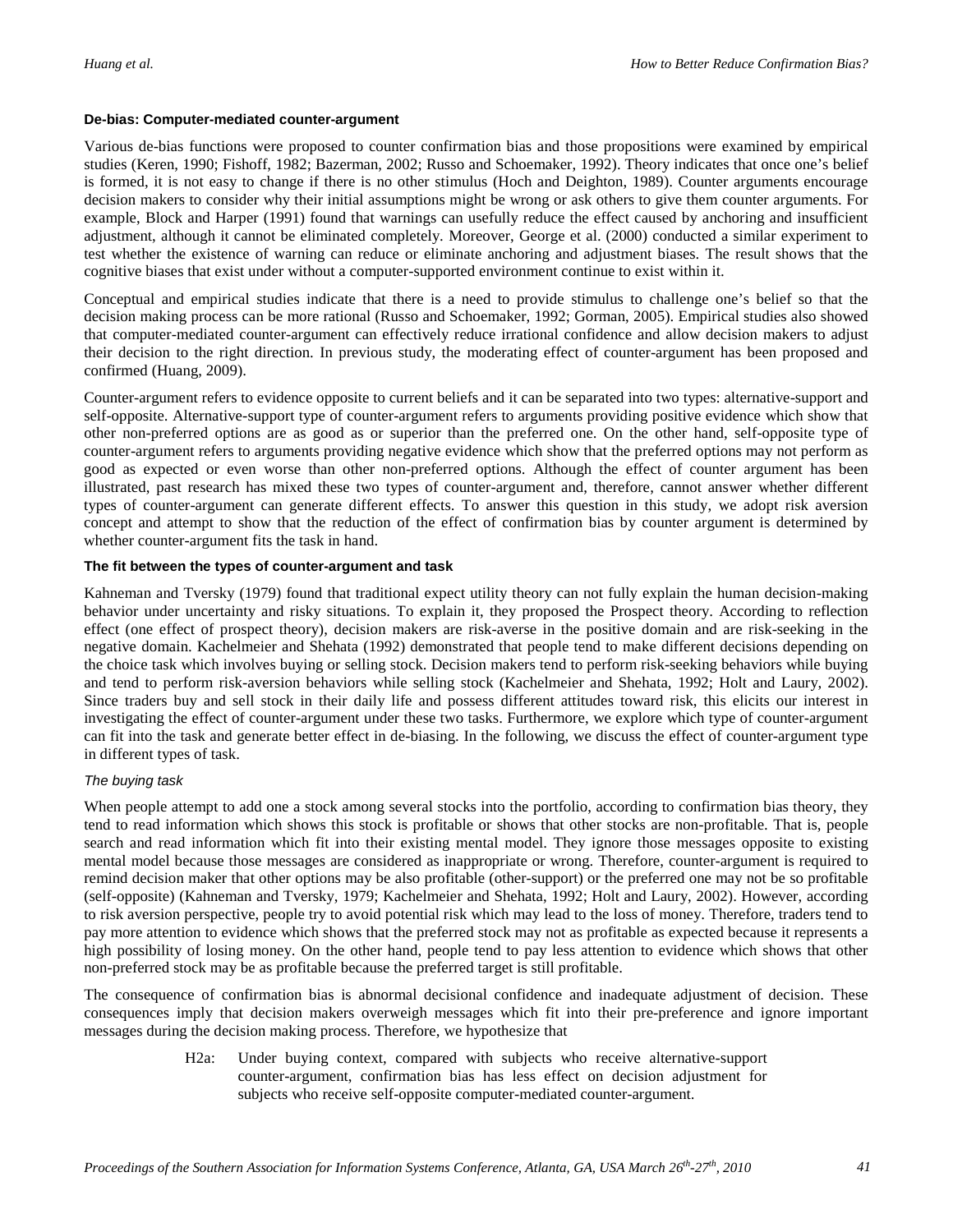H2b: Under buying context, compared with subjects who receive alternative-support counter-argument, confirmation bias has less effect on decision confidence for subjects who receive self-opposite computer-mediated counter-argument.

#### *The selling task*

When people attempt to sell a portion or total of one stock in hand, according to confirmation bias theory, they attempt to check evidences which show that the target stock is not worse to be possessed or other stocks in the portfolio are more worth to be kept in the future (Elton and Gruber, 1997; Kachelmeier and Shehata, 1992). Therefore, counter-arguments refer to evidences which show that the selected stock (to sell) may perform much better than expected (self-opposite) or other stocks may perform much worse than expected (alternative-support). Under this context, risk aversion refers to avoiding losing money from selling the wrong stock. Therefore, to traders, alternative-support type of counter-argument tend to draw more attention from traders since those evidences imply that keeping those stocks equals to losing money. That is, risk increases if they choose to keep those stocks. In contrast, self-opposite type counter-arguments generate less impact because they only show that the selected target may not perform as bad as expected which is far less important than losing money through keeping those stocks may decrease the total value. Therefore, we hypothesize that

- H2c: Under selling context, compared with subjects who receive self-opposite type of counter-argument, confirmation bias has less effect on decision adjustment for subjects who receive alternative-support type computer-mediated counter-argument.
- H2d: Under selling context, compared with subjects who receive alternative-support counter-argument, confirmation bias has less effect on decision confidence for subjects who receive self-opposite computer-mediated counter-argument.

#### **RESEARCH METHODS**

In this project we focus on the moderating effect of counter argument, an experiment will be conducted to test listed hypotheses. The model is showed in Figure 1. A stock investment task is selected because DSS are intensively adopted to support stock investment decision making to cope with high uncertainty and process data in large quantities. A GUI-based DSS, with 4GL programming language and a relational database management system, will be developed for the experiment. Actual designing activities will follow Hung et al., (2007)'s recommendations. A total of 256 subjects are expected to be recruited. Since our predefined task is stock investment, we will focus on subjects with stock or other investing experience.



**Figure 1. Research model**

#### **EXPECTED RESULTS**

A couple implications for academia can be gleaned from this project. First, past study has shown the existing of confirmation bias in stock investment task. This study aims at providing another piece of evidence to show how confirmation bias take places in different decision making context. Second, we attempt to show that different type of counter-argument is needed for different type of tasks. For practitioners, this project serves as an example which shows the decision support systems designer that how different types of de-bias means can be incorporated into the system design to effectively counter cognitive biases.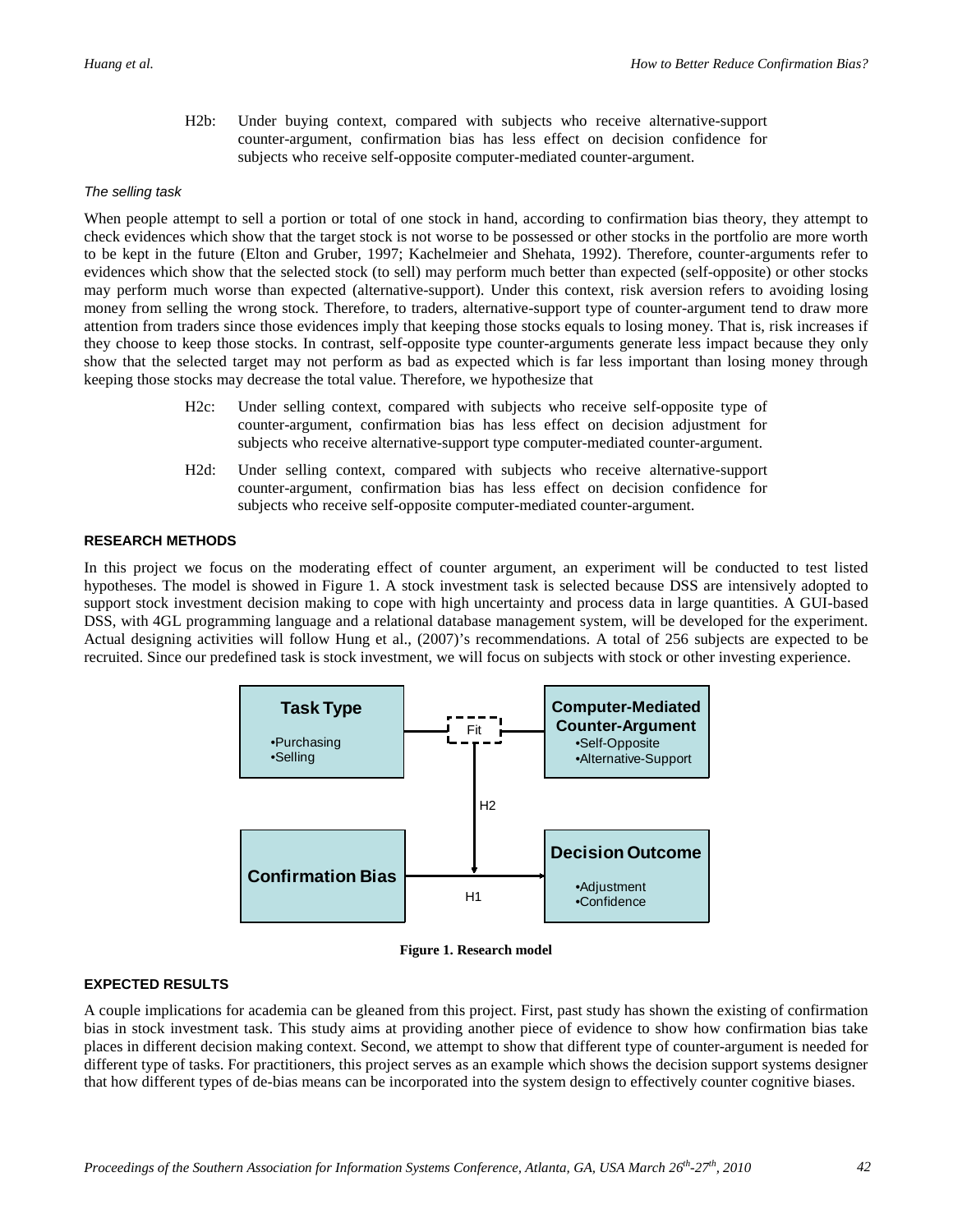#### **ACKNOWLEDGEMENT**

We gratefully acknowledge financial support from National Science Council of Taiwan (NSC 98-2410-H-143-017-).

#### **REFERENCES**

- 1. Arnott, D. 2006. "Cognitive biases and decision support systems development: a design science approach," *Information Systems Journal* (16:1), pp. 55-78.
- 2. Ashton, A. H. and Ashton, R. H. 1988. "Sequential belief revision in auditing," *The Accounting Review* (63:4), pp. 623- 641.
- 3. Barber, B. M. and Odean, T. 2002. "Online Investors: Do the Slow Die First?", *The Review of Financial Studies* (15: S2), pp. 455–487.
- 4. Bazerman, M. H. 2002. *Judgment in Managerial Decision Making*, New York: Wiley.
- 5. Block, R. A. and Harper, D. R. 1991. "Overconfidence in estimation: Testing the anchoring-and-adjustment hypothesis," *Organizational Behavior and Human Decision Processes* (49:2), pp. 188-207.
- 6. Casscells, W., Schoenberger, A., and Graboys, T. B. 1978. "Interpretation by physicians of clinical laboratory results," *New England Journal of Medicine* (299:18), pp. 999-1001.
- 7. Davis, F. D. and Kottemann, J. E. 1994. "User Perceptions of Decision Support Effectiveness: Two Production Planning Experiments," *Decision Sciences* (25:1), pp. 57-76.
- 8. Elton, E. J. and Gruber, M. J. 1997. "Modern portfolio theory, 1950 to date," *Journal of Banking & Finance* (21:11-12), pp. 1743-1759.
- 9. George, J. F., Duffy, K., and Ahuja, M. 2000. "Countering the anchoring and adjustment bias with decision support systems," *Decision Support Systems* (29:2), pp. 195-206.
- 10. Gorman, M. E. 2005. "Heuristics, moral imagination, and the future of technology," *Behavioral and Brain Sciences* (28:4), p. 551.
- 11. Griffin, D. W. and Varey, C. A. 1996. "Towards a consensus on overconfidence," *Organizational Behavior and Human Decision Processes* (65:3), pp. 227-231.
- 12. Heath, C. 1996. "Do People Prefer to Pass Along Good or Bad News? Valence and Relevance of News as Predictors of Transmission Propensity," *Organizational Behavior and Human Decision Processes* (68:2), pp. 79-94.
- 13. Hoch, S. J. and Deighton, J. 1989. "Managing What Consumers Learn from Experience," *Journal of Marketing* (53:2), pp. 1-20.
- 14. Holt, C. A. and Laury, S. K. 2002. "Risk Aversion and Incentive effects," *The American Economic Review* (92:5), pp. 1644-1655.
- 15. Huang, H. H. 2009. *Understanding the Role of Computer-Mediated Counter-Argument in Countering Confirmation Bias*. Unpublished doctoral dissertation, National Chung Cheng University, Taiwan.
- 16. Hung, S. Y., Ku, Y. C., Liang, T. P., and Lee, C. J. 2007. "Regret avoidance as a measure of DSS success: An exploratory study," *Decision Support Systems* (42:4), pp. 2093-2106.
- 17. Jiang, J. J., Muhanna, W, and Pick, R. 1996. "The Impact of Model-Context Sensitive Help Messages In a DSS: User Confidence," *Computers in Human Behavior* (12:2), pp. 193-207.
- 18. Kahneman, D. and Riepe, M. W. 1998. "Aspects of investor psychology," *Journal of Portfolio Management* (24:4), pp. 52-65.
- 19. Kahneman, D. and Tversky, A. 1979. "Prospect Theory: An Analysis of Choice Under Risk," *Econometrica* (47:2), pp. 263- 91.
- 20. Keren, G. 1990. "Cognitive aids and debiasing methods: can cognitive pills cure cognitive ills," In *Cognitive biases*, J. P. Caverni, J. M. Fabre, and M. Gonzalez (eds.), Amsterdam: North-Holland, pp. 523-552.
- 21. Nickerson, R. S. 1998. "Confirmation bias: A ubiquitous phenomenon in many guises," *Review of General Psychology* (2:2), pp. 175-220.
- 22. Peterson, D. K. and Pitz, G. F. 1988. "Confidence, Uncertainty, and the Use of Information," *Journal of Experimental Psychology: Learning Memory, and Cognition* (14:1), January, pp. 85-92.